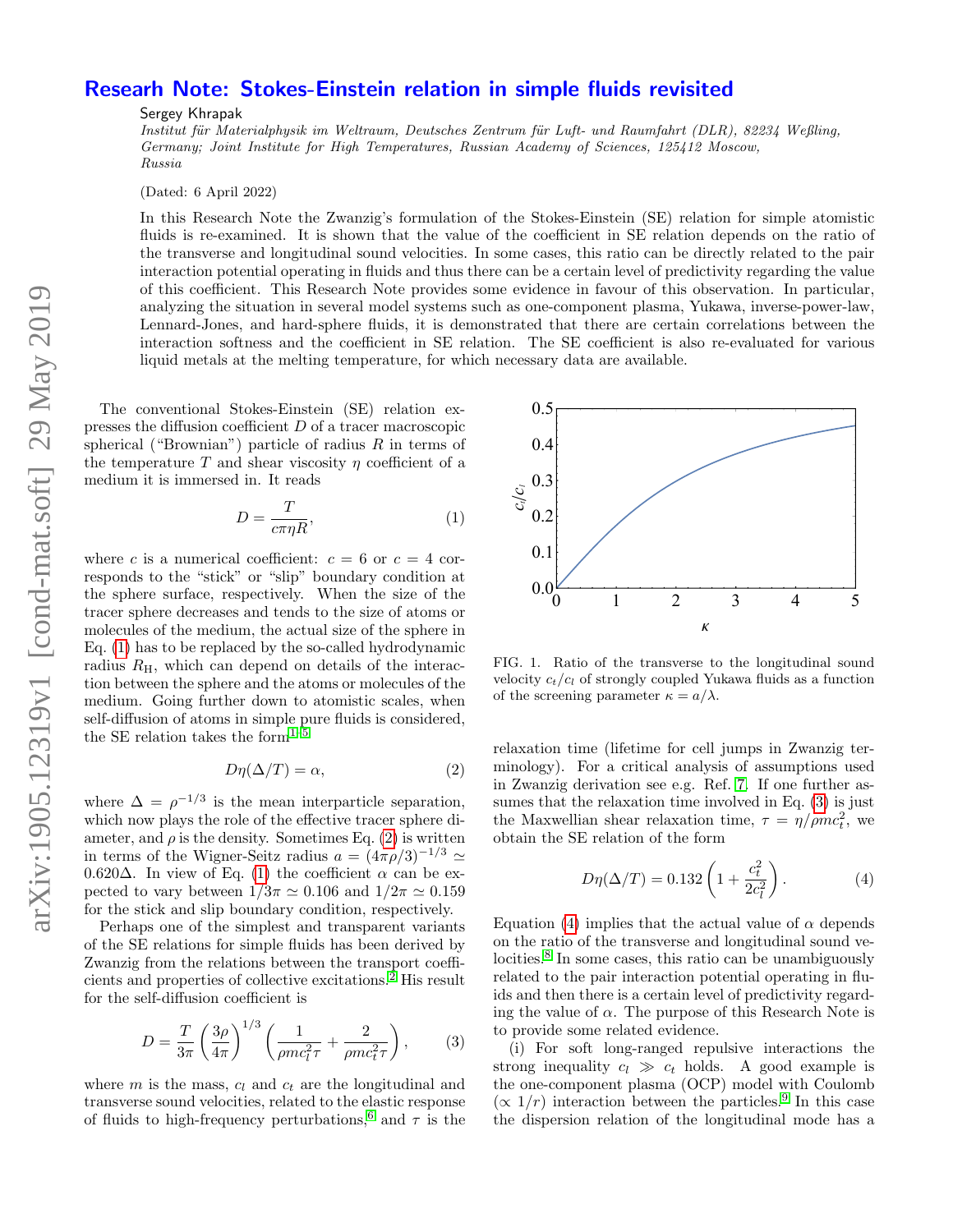

<span id="page-1-0"></span>FIG. 2. Ratio of the transverse to the longitudinal sound velocity  $c_t/c_l$  of a Lennard-Jones fluid at the fluid-solid coexistence as a function of the reduced density  $\rho_*$ .

non-acoustic character  $\omega \simeq \omega_{\rm p}$ , where  $\omega_{\rm p}$  is the plasma frequency, and thus  $c_t/c_l \equiv 0$ . We should expect  $\alpha \simeq 0.13$ in this case, which is in fair agreement with the reported OCP result of  $\alpha \simeq 0.14$ , based on extensive molecular dynamics (MD) simulations.[10](#page-2-7) Similar situation occurs for the weakly screened Yukawa (screened Coulomb) potential,  $\propto \exp(-r/\lambda)/r$ , when the screening parameter is  $\kappa = a/\lambda \sim \mathcal{O}(1)$ . This regime of interaction is of significant interest, because it often serves as a first approximation of actual interactions in complex (dusty) plasmas and colloidal suspensions.<sup>[11–](#page-2-8)[15](#page-2-9)</sup> The ratio of transverse-tolongitudinal sound velocity in strongly coupled Yukawa fluids is plotted in Fig. [1](#page-0-4) (this is a new calculation based on the approach from Ref. [16\)](#page-2-10). The condition  $c_l \gg c_t$  for the considered soft long-range repulsive interaction correlates very well with the coefficient  $\alpha \simeq 0.126$  reported recently from the analysis of a large body of independent data on shear viscosity and self-diffusion coefficients of strongly coupled Yukawa fluids.  $4,17$  $4,17$ 

(ii) For steeper repulsive potentials the ratio of transverse to the longitudinal sound velocity increases to  $\simeq 0.5$ (see Fig. [1\)](#page-0-4). For instance, for the inverse-power-law (IPL) repulsive potential,  $\propto r^{-n}$ , the sound velocity ratio can be roughly expressed (for  $n > 3$ ) as<sup>[18](#page-2-13)</sup>

<span id="page-1-1"></span>
$$
\frac{c_t}{c_l} \simeq \sqrt{\frac{n-3}{3n+1}},\tag{5}
$$

where only the configurational contribution to the sound velocities (dominant at high densities) is retained. In the regime  $4 < n < 10$ , the sound velocity ratio increases from  $\simeq 0.28$  to  $\simeq 0.48$ . The corresponding SE coefficient varies from  $\simeq 0.14$  to  $\simeq 0.15$ . This correlates very well with MD simulations results from Ref. [19,](#page-2-14) which are scattered around  $\alpha \simeq 0.15$  in the considered softness range.

(iii) Similar picture is characteristic for dense Lennard-Jones (LJ) liquids not too far from the fluid-solid coexistence, as Fig. [2](#page-1-0) shows (this figure reports a new calculation, the details will be given elsewhere). For the present purpose, it is important that for densities above the

<span id="page-1-2"></span>TABLE I. The coefficient  $\alpha$  in the SE relation [\(2\)](#page-0-1) of several liquid metals at the corresponding melting temperatures. Evaluated using the data tabulated in Ref. [28,](#page-2-15) except the diffusion coefficients of Cu and Ni, which are taken from Ref. [29.](#page-2-16)

| Metal Li Na K Rb Ni Cu Ag In |                                                                 |  |  |  |
|------------------------------|-----------------------------------------------------------------|--|--|--|
| $\alpha$                     | $0.161$ $0.142$ $0.173$ $0.178$ $0.156$ $0.165$ $0.156$ $0.160$ |  |  |  |

triple-point value, the ratio  $c_t/c_l$  at freezing varies very little and has a typical magnitude of  $\simeq 0.5$ . Equation [\(4\)](#page-0-3) predicts  $\alpha \simeq 0.15$ , which is in remarkable agreement with extensive MD simulation results demonstrating that not too far from the fluid-solid coexistence  $\alpha \simeq 0.146$ <sup>[5](#page-2-1)</sup>

(iv) In the limit of very steep hard-sphere-like (HS) interaction one may expect  $c_t/c_l \simeq 1/\sqrt{3}^{6,20,21}$  $c_t/c_l \simeq 1/\sqrt{3}^{6,20,21}$  $c_t/c_l \simeq 1/\sqrt{3}^{6,20,21}$  $c_t/c_l \simeq 1/\sqrt{3}^{6,20,21}$  $c_t/c_l \simeq 1/\sqrt{3}^{6,20,21}$  (see, for in-stance Eq. [\(5\)](#page-1-1) above). This would lead to  $\alpha \simeq 0.15$ . The situation, however, is not trivial, because the standard expressions for elastic moduli and sound velocities $6,20$  $6,20$  are diverging and should not be applied when approaching the HS limit.[18](#page-2-13)[,22,](#page-2-19)[23](#page-2-20) Although, collective excitations in HS fluids have recently been studied by means of MD  $simulations<sup>24</sup>$  $simulations<sup>24</sup>$  $simulations<sup>24</sup>$  it is difficult to get an accurate enough estimate of  $c_t/c_l$  from the data presented. A recent calculation, based on Miller's expressions for the shear and bulk moduli of HS fluids,<sup>[25](#page-2-22)</sup> has reported  $c_t/c_l \simeq 0.38$  in the dense fluid regime (this indicates that the dependence of  $c_t/c_l$  on the potential softness can be non-monotonous). This sound velocity ratio produces  $\alpha \simeq 0.14$ , which is somewhat below MD simulation results, placing  $\alpha$  in the range from  $1/2\pi \simeq 0.159$  to  $1/6 \simeq 0.167$  in the dense HS fluid regime.[3](#page-2-23) On the other hand, the used theoretical value of  $c_t/c_l$  is consistent with the Poisson's ratio  $\nu \sim 0.4$  of an fcc HS solid at a thermodinamically un-stable density corresponding to fluid-solid coexistence<sup>[26](#page-2-24)</sup> (the ratio of the elastic sound velocities is not expected to vary much across the fluid-solid phase transition). More detailed analysis of the important HS interaction limit is clearly warranted.

(v) Quite generally, since the Poisson's ratio can vary between  $-1$  and  $1/2$  for stable isotropic materials,<sup>[27](#page-2-25)</sup> the between  $-1$  and  $1/2$  for stable isotropic materials, the<br>sound velocity ratio has an upper limit of  $\sqrt{3}/2$ , resulting in the upper limit of  $\alpha \simeq 0.181$  as obtained by Zwanzig.<sup>[2](#page-2-2)</sup> It is not clear at this point what kind of interaction potential is required to maximize the ratio  $c_t/c_l$ .

(vi) March has pointed out the relevance of the Zwanzig result [\(2\)](#page-0-1) for liquid metals above their melting temperature.[30](#page-2-26) The actual interaction potentials operating in various liquid metals are quite complex and seldom known accurately. However, some properties can be already explained based on soft repulsive interactions (e.g. of Yukawa type). Therefore, it makes sense to compare existing experiemental results with theoretical expectations. For liquid metals the actual ratio of sound velocities is again seldom known. Sometimes it is assumed to be around  $c_t/c_l \simeq 1/\sqrt{3} \simeq 0.58$ , based on the gen-eralized Cauchy relation.<sup>[31](#page-2-27)</sup> Experimentally determined